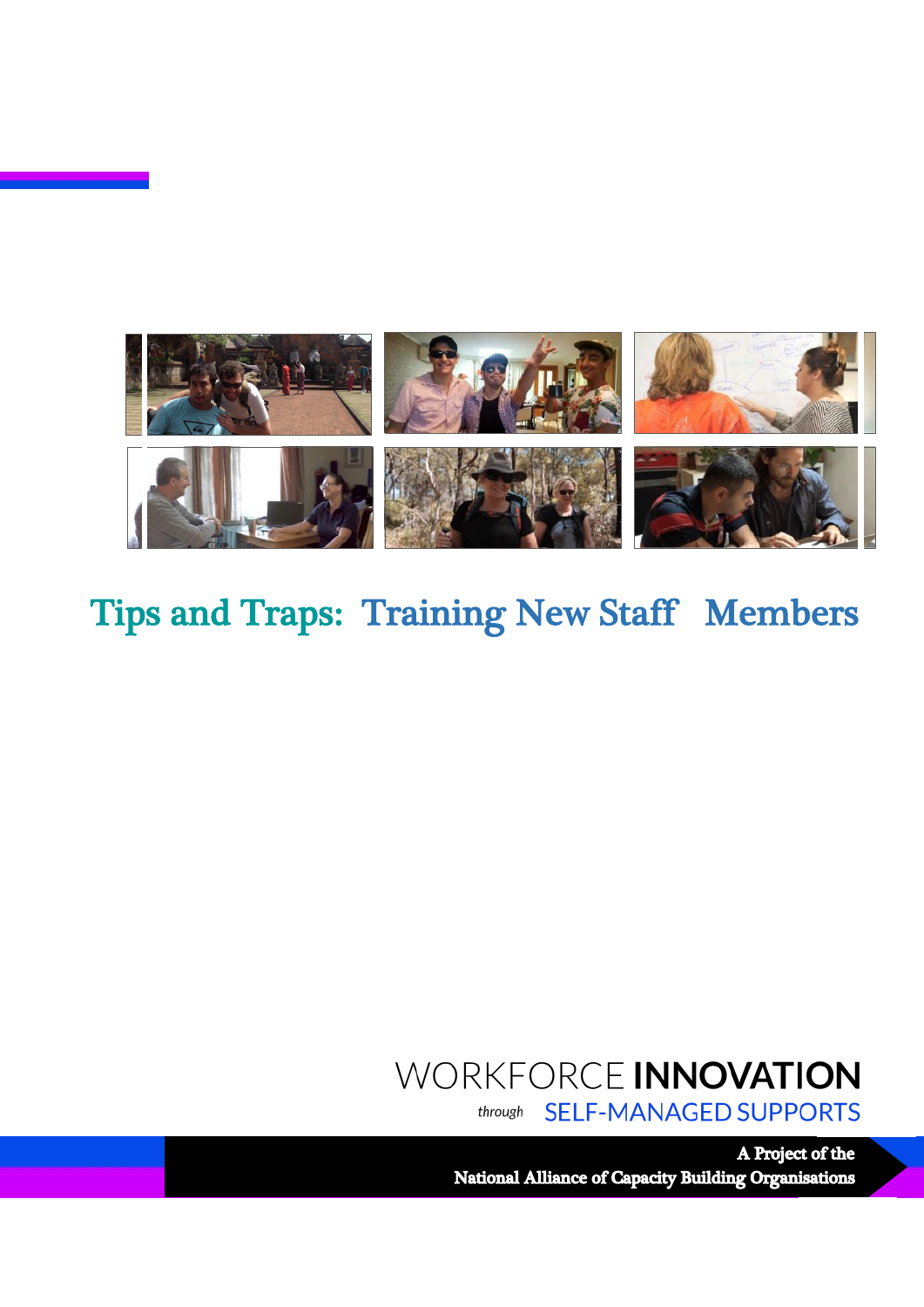# Tips and Traps: Training New Staff Members

This Tips and Traps sheet covers induction, ongoing training and performance management of staff

## TIPS: Inducting and Training Staff



### INDUCTING STAFF BEGINS WITH RECRUITEMENT:

By the time your staff members start working with you, they should already know something about your vision for a good life, the goals you are working on, the kinds of values and beliefs that are important to you, what they look like in action and the kinds of qualities in a support worker that are expected. Your recruitment process should weed out the people that don't fit with the culture you want to create around you and there should be no surprises for you or them when they start working with you.

### PROVIDE STAFF WITH THE KNOWLEDGE THEY NEED OVER A PERIOD OF TIME:

Identify what your workers absolutely must know before their first shift, on day 1, in the first week, in the second week, third week, fourth week, second month and so on. This will avoid information overload.

### CREATE TRAINING MATERIALS IN A VARIETY OF DIFFERENT FORMATS:

We only remember 10% of what we read, 20% of what we hear, 30% of what we see, 50% of what we see and hear, 70% of what we discuss with others, 80% of what we personally experience 95% or what we teach others. Telling someone how to do something will not be enough nor will just giving them written instructions. Use additional strategies like photographs or videos. Buddy new support workers up with more experienced ones and get the new support staff member to answer some written reflection questions by discussing them with the more experienced support worker.

### CAREFULLY CRAFT YOUR FEEDBACK:

Feedback needs to be given in a timely way – don't wait weeks before mentioning an issue or something the support worker did well. Be mindful of the tone and the words you use to ensure the feedback is given in a caring way. Be specific and give examples to avoid being vague. Ask your support workers to give you feedback too on how you could improve your working relationship with them.

### CREATE A LEARNING CYCLE:

Help your support workers reflect on their practice and improve on it. This reflection can then be fed back into the documented practices. Include practice reflection in shift reports or at team meetings. Ask them to think about what worked, what didn't and why.